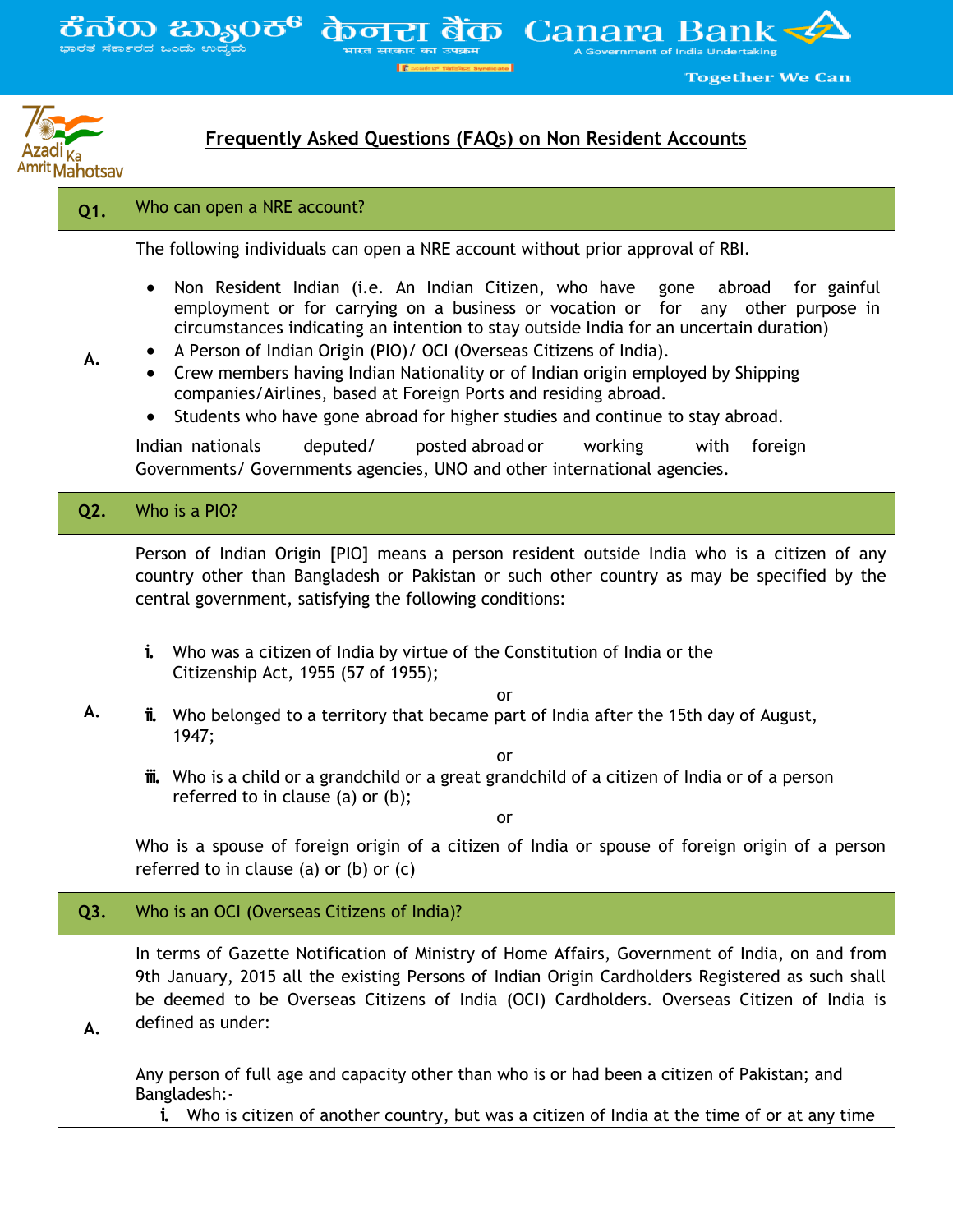

|     | <b>AUTRO MANDESAY</b> |                                                                                                                                                                                                                                                                                                                                                                                                                                                                              |                                 |  |                                                           |                                                                                                                   |                       |                                |  |  |  |
|-----|-----------------------|------------------------------------------------------------------------------------------------------------------------------------------------------------------------------------------------------------------------------------------------------------------------------------------------------------------------------------------------------------------------------------------------------------------------------------------------------------------------------|---------------------------------|--|-----------------------------------------------------------|-------------------------------------------------------------------------------------------------------------------|-----------------------|--------------------------------|--|--|--|
|     | Ï.                    | after, the commencement of the Constitution; or<br>Who is citizen of another country, but was eligible to become a citizen of India at<br>the time of the commencement of the Constitution; or                                                                                                                                                                                                                                                                               |                                 |  |                                                           |                                                                                                                   |                       |                                |  |  |  |
|     |                       | Who is a citizen of another country, but belonged to a territory that became part of India after<br>15th day of August, 1947; or who is a child or a grandchild or a great grandchild of such a<br>citizen; or                                                                                                                                                                                                                                                               |                                 |  |                                                           |                                                                                                                   |                       |                                |  |  |  |
|     | iv.<br>V.<br>vi.      | A person who is a child of a person mentioned in (i); or<br>A person who is a minor child and whose both parents are citizens of India or one of the<br>parents is a citizen of India; or<br>Spouse of foreign origin of a citizen of India or spouse of foreign origin of an Overseas<br>Citizen of India Cardholder registered and subsisted for a continuous period of not less<br>than two years immediately preceding the presentation of the application for OCI Card. |                                 |  |                                                           |                                                                                                                   |                       |                                |  |  |  |
| Q4. |                       | What are the types of accounts NRI/ PIO can maintain with our Bank?                                                                                                                                                                                                                                                                                                                                                                                                          |                                 |  |                                                           |                                                                                                                   |                       |                                |  |  |  |
|     | i.                    | Following types of accounts can be maintained by NRIs/PIOs.<br>NRE SB:                                                                                                                                                                                                                                                                                                                                                                                                       |                                 |  |                                                           |                                                                                                                   |                       |                                |  |  |  |
|     |                       | <b>HOW</b><br>TO<br><b>OPEN</b>                                                                                                                                                                                                                                                                                                                                                                                                                                              | <b>CURRENCY</b>                 |  | TENDOR/<br><b>PERIODICITY</b>                             | <b>INTEREST</b>                                                                                                   | <b>REPATRIABILITY</b> | <b>TAX</b><br><b>LIABILITY</b> |  |  |  |
| Α.  |                       | Inward<br>remittance in<br>freely<br>convertible<br>currency<br>through<br>normal<br>banking<br>channel                                                                                                                                                                                                                                                                                                                                                                      | Indian<br>In.<br>Rupees<br>only |  | Running<br>with<br>account<br>cheque<br>book<br>facility. | Please<br>click<br>the<br>on<br>following link<br>for<br>interest<br>rate as on<br>date.<br><b>INTEREST</b>       | Freely<br>Repatriable | Free from<br>all Taxes         |  |  |  |
|     | ï.                    | NRE TERM DEPOSIT:                                                                                                                                                                                                                                                                                                                                                                                                                                                            |                                 |  |                                                           |                                                                                                                   |                       |                                |  |  |  |
|     |                       | <b>HOW TO OPEN</b>                                                                                                                                                                                                                                                                                                                                                                                                                                                           | <b>CURRENCY</b>                 |  | TENDOR/<br><b>PERIODICITY</b>                             | <b>INTEREST</b>                                                                                                   | <b>REPATRIABILITY</b> | <b>TAX</b><br><b>LIABILITY</b> |  |  |  |
|     |                       | • Inward<br>remittance in<br>freely<br>convertible<br>currency<br>through<br>normal<br>banking<br>channel                                                                                                                                                                                                                                                                                                                                                                    | Indian<br>In.<br>Rupees<br>only |  | Minimum<br>1<br>year<br>and<br>maximum 10<br>years.       | Please<br>click<br>the<br>on<br>following link<br>interest<br>for<br>rate<br>as<br>on<br>date.<br><b>INTEREST</b> | Freely<br>Repatriable | Free from<br>all Taxes         |  |  |  |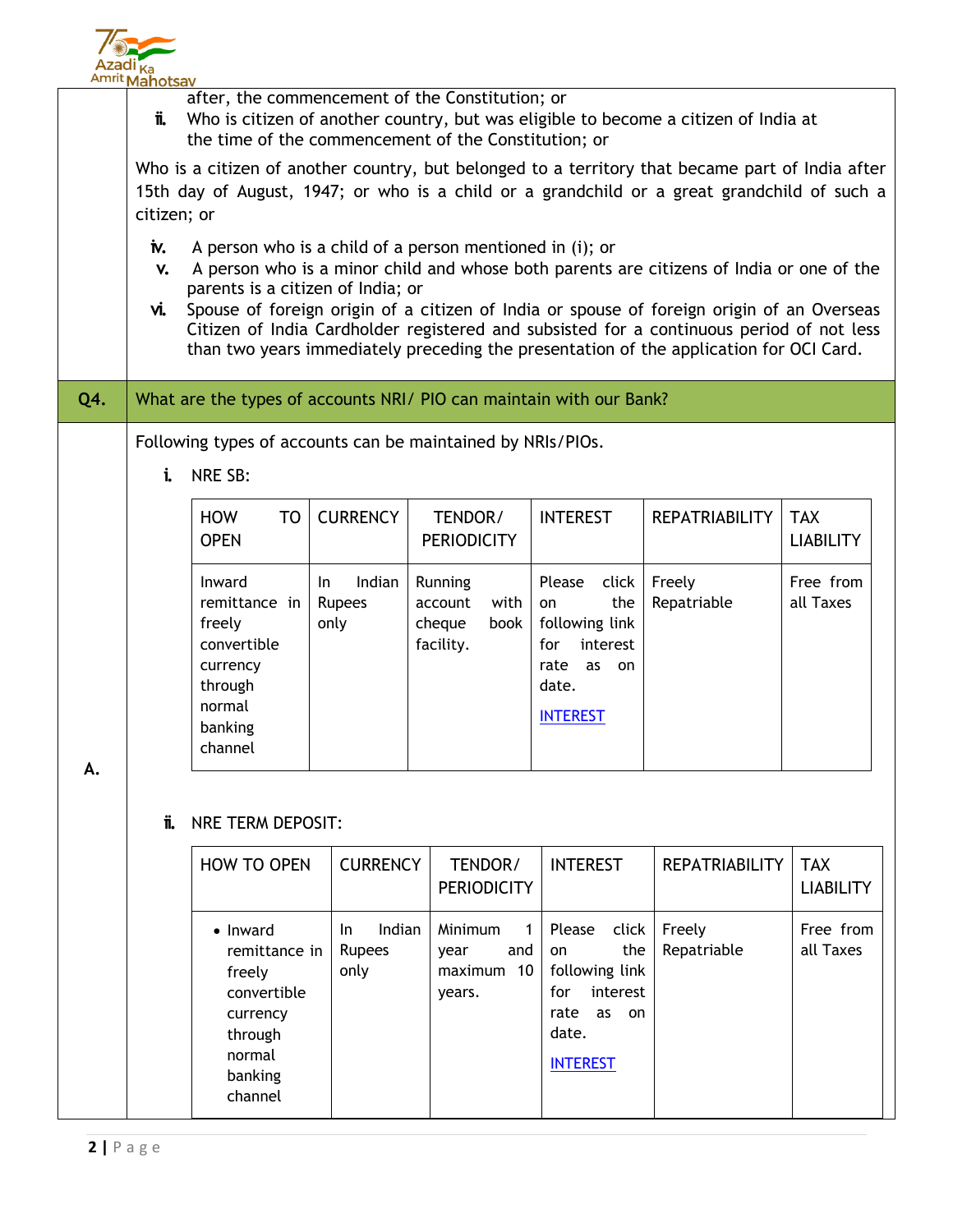

| • Debit<br>to |  |  |  |
|---------------|--|--|--|
| existing NRE  |  |  |  |
| SB account    |  |  |  |
|               |  |  |  |

## **iii.** FOREIGN CURRENCY NON RESIDENT (BANKS): FCNR(B)

| <b>HOW TO OPEN</b>                                                                                                                                                                                                            | <b>CURRENCY</b>                                                                                                 | TENDOR/<br><b>PERIODICITY</b>                       | <b>INTEREST</b>                                                                                                | <b>REPATRIABILITY</b> | <b>TAX</b><br><b>LIABILITY</b> |
|-------------------------------------------------------------------------------------------------------------------------------------------------------------------------------------------------------------------------------|-----------------------------------------------------------------------------------------------------------------|-----------------------------------------------------|----------------------------------------------------------------------------------------------------------------|-----------------------|--------------------------------|
| • Inward<br>remittance<br>freely<br>in<br>convertible<br>currency<br>through<br>normal<br>banking<br>channel<br>• Debit<br>to<br>NRE SB or<br>NRE Term<br>Deposit<br>• Foreign<br>currencies<br><b>Travellers</b><br>cheques. | <b>USD</b><br>$\bullet$<br><b>GBP</b><br>$\bullet$<br><b>EUR</b><br>$\bullet$<br>CAD<br>$\bullet$<br><b>AUD</b> | Minimum<br>1<br>Year<br>and<br>5<br>Maximum<br>Year | Please<br>click<br>on<br>the<br>following<br>for<br>link<br>interest<br>rate as on<br>date.<br><b>INTEREST</b> | Freely<br>Repatriable | Free from<br>all Taxes         |

## **iv.** NON RESIDENT ORDINARY (NRO) SB:

|                        | <b>HOW TO OPEN</b>                                                                                                                     |     | <b>CURRENCY</b>       | TENDOR/<br><b>PERIODICITY</b>                  |      | <b>INTEREST</b>                                                                                   |                  | <b>REPATRIABILITY</b>                                                                                    |                         | <b>TAX</b><br><b>LIABILITY</b>                     |
|------------------------|----------------------------------------------------------------------------------------------------------------------------------------|-----|-----------------------|------------------------------------------------|------|---------------------------------------------------------------------------------------------------|------------------|----------------------------------------------------------------------------------------------------------|-------------------------|----------------------------------------------------|
| $\bullet$<br>$\bullet$ | Inward<br>remittanc<br>e in freely<br>convertibl<br>e currency<br>through<br>normal<br>banking<br>channel<br>Debit<br>to<br><b>NRE</b> | In. | Indian<br>Rupees Only | Running<br>account with<br>cheque<br>facility. | book | Please<br>click<br>the<br>following<br>link<br>interest<br>rate as on<br>date.<br><b>INTEREST</b> | <b>on</b><br>for | Can<br>repatriated upto<br>USD 1 Million per<br>financial<br>subject<br>certain<br>conditions<br>payment | be<br>year<br>to<br>and | <b>Interest</b><br>earned is<br>subject to<br>Tax. |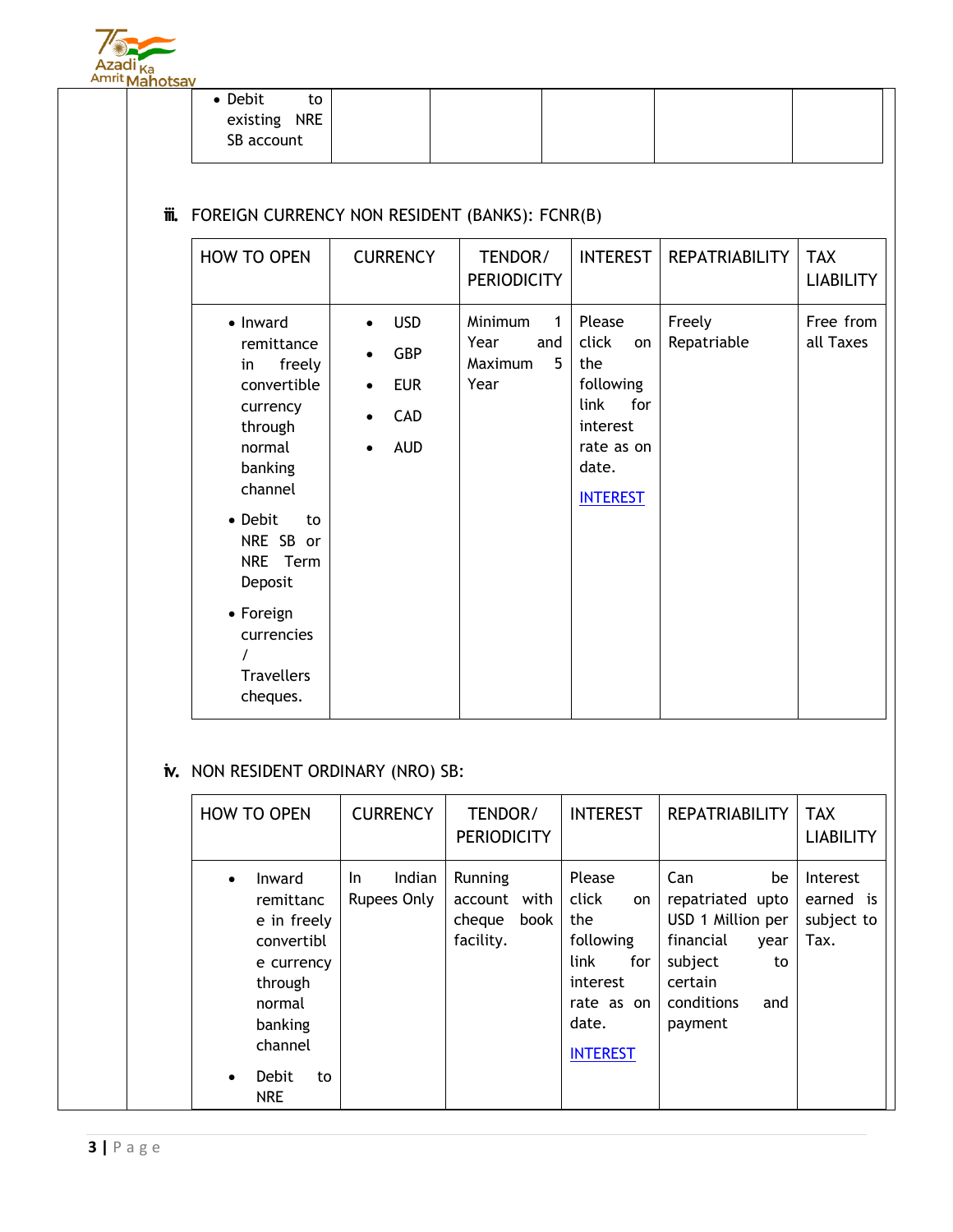

|     | Amrit Mahotsay                                                                                                                                                                                                                                                                                                                                                                                                                                                                                                                                                                                                                                                                              |                                                                                                                                                              |                          |                                              |                                                                                                          |                                                                                                                          |                                |  |
|-----|---------------------------------------------------------------------------------------------------------------------------------------------------------------------------------------------------------------------------------------------------------------------------------------------------------------------------------------------------------------------------------------------------------------------------------------------------------------------------------------------------------------------------------------------------------------------------------------------------------------------------------------------------------------------------------------------|--------------------------------------------------------------------------------------------------------------------------------------------------------------|--------------------------|----------------------------------------------|----------------------------------------------------------------------------------------------------------|--------------------------------------------------------------------------------------------------------------------------|--------------------------------|--|
|     |                                                                                                                                                                                                                                                                                                                                                                                                                                                                                                                                                                                                                                                                                             | account.                                                                                                                                                     |                          |                                              |                                                                                                          |                                                                                                                          |                                |  |
|     | NON RESIDENT ORDINARY (NRO) TERM DEPOSIT:<br>V.                                                                                                                                                                                                                                                                                                                                                                                                                                                                                                                                                                                                                                             |                                                                                                                                                              |                          |                                              |                                                                                                          |                                                                                                                          |                                |  |
|     |                                                                                                                                                                                                                                                                                                                                                                                                                                                                                                                                                                                                                                                                                             | <b>HOW TO OPEN</b>                                                                                                                                           | <b>CURRENCY</b>          | TENDOR/<br><b>PERIODICITY</b>                | <b>INTEREST</b>                                                                                          | <b>REPATRIABILITY</b>                                                                                                    | <b>TAX</b><br><b>LIABILITY</b> |  |
|     |                                                                                                                                                                                                                                                                                                                                                                                                                                                                                                                                                                                                                                                                                             | Inward<br>$\bullet$<br>remittanc<br>e in freely<br>convertibl<br>e currency<br>through<br>normal<br>banking<br>channel<br>Debit to<br><b>NRE</b><br>account. | In Indian<br>Rupees Only | Minimum 7<br>days and<br>maximum 10<br>years | Please<br>click on<br>the<br>following<br>link for<br>interest<br>rate as on<br>date.<br><b>INTEREST</b> | Can be<br>repatriated up to<br>USD 1 Million per<br>financial year<br>subject to<br>certain<br>conditions and<br>payment | As<br>applicable.              |  |
|     |                                                                                                                                                                                                                                                                                                                                                                                                                                                                                                                                                                                                                                                                                             | Besides above, NRIs can maintain the following types of Indian Rupee accounts also. NRE Current<br>accounts, NRO current accounts, NRE Recurring deposits.   |                          |                                              |                                                                                                          |                                                                                                                          |                                |  |
| Q5. |                                                                                                                                                                                                                                                                                                                                                                                                                                                                                                                                                                                                                                                                                             | What are the permissible debits to NRE accounts?                                                                                                             |                          |                                              |                                                                                                          |                                                                                                                          |                                |  |
| А.  | The followings are Permissible Debits to NRE accounts.<br>Local payments.<br>i.<br>Remittances abroad.<br>ï.<br>Transfer to NRE/FCNR (B) accounts of the same account holder.<br>M.<br>Transfer to NRE account of person other than the account holder subject to conditions.<br>İV.<br>Investment in shares/securities /commercial paper of an Indian company or for purchase of<br>v.<br>immovable property in India provided such investment/purchase is covered by the<br>regulations made or the general/special permission granted by the Reserve Bank of India.<br>vi. Any other transaction if covered under general or special permission granted by the Reserve<br>Bank of India. |                                                                                                                                                              |                          |                                              |                                                                                                          |                                                                                                                          |                                |  |
| Q6. |                                                                                                                                                                                                                                                                                                                                                                                                                                                                                                                                                                                                                                                                                             | What are the permissible credits to NRE accounts?                                                                                                            |                          |                                              |                                                                                                          |                                                                                                                          |                                |  |
| А.  | The followings are Permissible Credits to NRE accounts.<br>Proceeds of inward remittances in any permitted currency.<br>İ.<br>Current income of NRIs like rent, dividend, pension, interest, subject to payment<br>Ï.<br>of income taxes.<br>Transfers from NRE/FCNR accounts of the account holder and Interest accruing on the<br>m.<br>funds held in these account.<br>iv. Proceeds of Foreign Currency Notes/Travelers Cheques brought by the NRI account holder<br>from abroad during his temporary visit to India, subject to conditions.                                                                                                                                             |                                                                                                                                                              |                          |                                              |                                                                                                          |                                                                                                                          |                                |  |
|     |                                                                                                                                                                                                                                                                                                                                                                                                                                                                                                                                                                                                                                                                                             |                                                                                                                                                              |                          |                                              |                                                                                                          |                                                                                                                          |                                |  |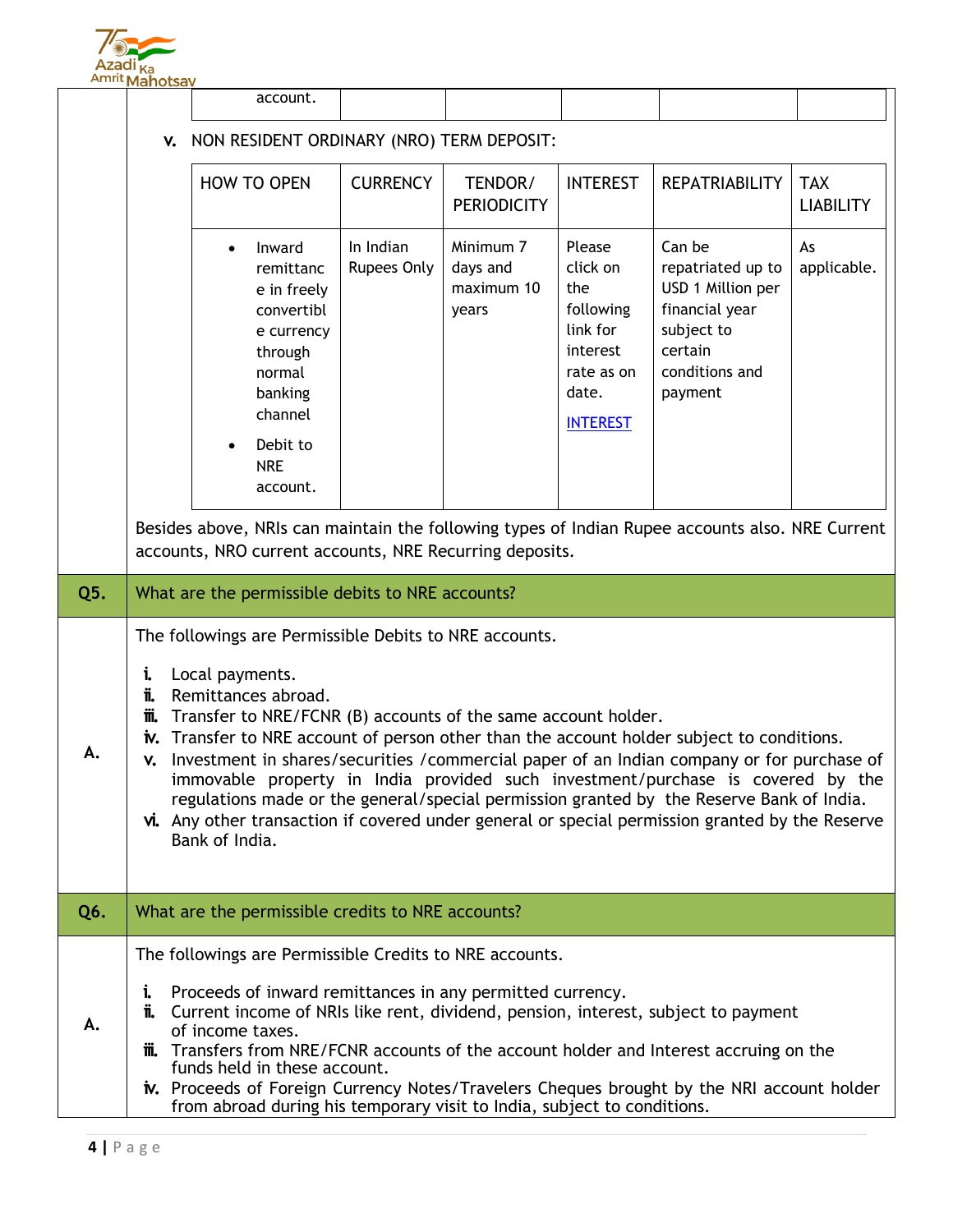

|     | <u>musik Manotsav</u>                                                                                                                                                                                                                                                                                                                                                                                                                                                                                                                                                                                                                                                                                                                                                                                                                                                                                                                                                                                                                                                                                                                                                                                                                           |
|-----|-------------------------------------------------------------------------------------------------------------------------------------------------------------------------------------------------------------------------------------------------------------------------------------------------------------------------------------------------------------------------------------------------------------------------------------------------------------------------------------------------------------------------------------------------------------------------------------------------------------------------------------------------------------------------------------------------------------------------------------------------------------------------------------------------------------------------------------------------------------------------------------------------------------------------------------------------------------------------------------------------------------------------------------------------------------------------------------------------------------------------------------------------------------------------------------------------------------------------------------------------|
|     | v. Proceeds of Personal cheques/ Bank drafts, subject to conditions.<br>vi. The followings can be credited to NRE account, provided the securities/units were<br>purchased by debit to the account holder's NRE/FCNR account or out of inward remittance<br>received through normal banking channels.<br>Maturity proceeds and interest of Government securities including National<br>$\bullet$<br>Plan/Savings Certificates as well as proceeds and dividends on units of mutual funds<br>sold on a recognized stock exchange in India.<br>Refund of application/earnest money made by the house building agencies due to non-<br>$\bullet$<br>allotment of flat/plot along with interest, if any (net of income tax payable thereon).<br>vii. Refund of share/debenture subscriptions to Initial public offer of Indian companies or<br>portion thereof, if the amount of subscription was paid from NRE/FCNR account of the<br>account holder or by inward remittance through normal banking channels.<br>viii. Sale proceeds of immovable property purchased out of inward remittances, NRE/ FCNR<br>funds subject to conditions.<br>ix. Any other credit covered under general or special permission granted by Reserve Bank of<br>India. |
| Q7. | Whether proceeds of Foreign Currency Notes/Traveller's Cheques brought by a NRI/ PIO<br>account holder from abroad during his/her temporary visit to India can be credited to his/her<br><b>NRE</b> account?                                                                                                                                                                                                                                                                                                                                                                                                                                                                                                                                                                                                                                                                                                                                                                                                                                                                                                                                                                                                                                    |
| А.  | Yes, the proceeds of such Foreign Currency Notes/Traveller's Cheques can be credited to his/her<br>NRE account subject to:<br>They are tendered in person by the account holder.<br>$\bullet$<br>Travelers' cheques should have been issued outside India and same to be discharged by the<br>$\bullet$<br>account holder in the presence of Bank officials concerned.<br>In case, the amount of foreign currency notes tendered exceeds USD 5000 or its equivalent or<br>the total amount tendered i.e. Currency Notes and Travelers Cheques together are more than<br>USD 10000 or its equivalent, the same should have been declared to the customs on the Currency<br>Declaration Form (CDF) at the time of arrival in India and should be submitted to the<br>Authorised Dealer at the time of tendering Currency Notes/ TCs.                                                                                                                                                                                                                                                                                                                                                                                                              |
| Q8. | Whether proceeds of personal Cheques and Bank Drafts can be credited to NRE accounts?                                                                                                                                                                                                                                                                                                                                                                                                                                                                                                                                                                                                                                                                                                                                                                                                                                                                                                                                                                                                                                                                                                                                                           |
| А.  | Normally proceeds of personal Cheques drawn by a NRI/ PIO account holder on his foreign<br>currency account and Bank Drafts payable in any permitted currency including instruments<br>expressed in Indian rupees for which reimbursement will be received in foreign currency can be<br>deposited to his/her NRE account, provided the same is tendered in person during his temporary<br>visit to India and the Cheques/ Drafts are standing in the name of the account holder.                                                                                                                                                                                                                                                                                                                                                                                                                                                                                                                                                                                                                                                                                                                                                               |
| Q9. | Whether a NRI/ PIO resident in Nepal/ Bhutan can maintain an NRE account in India?                                                                                                                                                                                                                                                                                                                                                                                                                                                                                                                                                                                                                                                                                                                                                                                                                                                                                                                                                                                                                                                                                                                                                              |
| А.  | Yes, Persons of Indian Nationality/ origin resident in Nepal/ Bhutan can maintain an NRE account<br>provided the inward remittance for opening and subsequent remittances to account are remitted<br>in free foreign exchange. Principal/ Interest earned in NRE accounts shall be remitted only in<br>Indian rupee to NRIs/PIOs resident in Nepal & Bhutan.                                                                                                                                                                                                                                                                                                                                                                                                                                                                                                                                                                                                                                                                                                                                                                                                                                                                                    |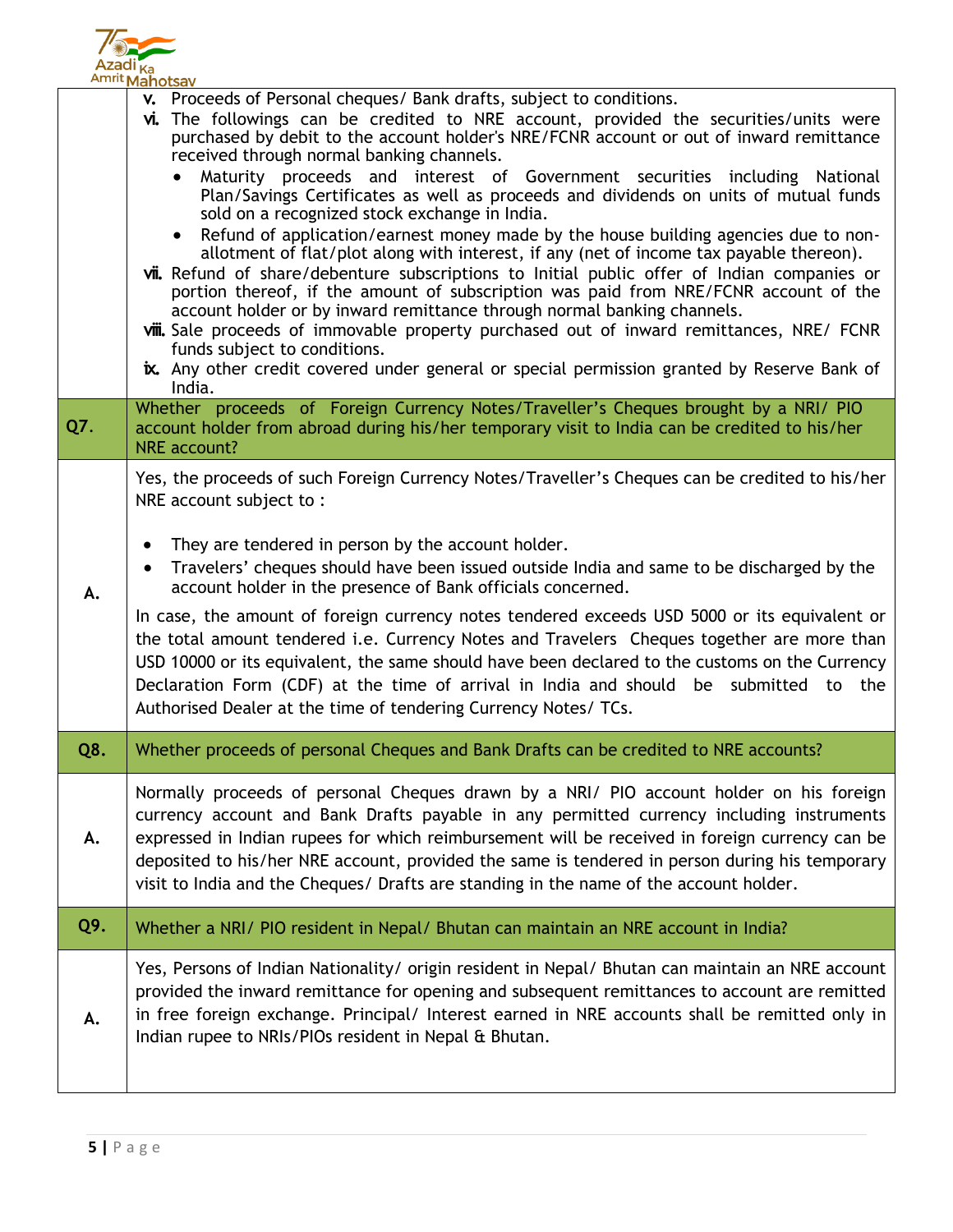

| Q10. | <b>Amrit Mahotsay</b><br>Whether Senior Citizen NRIs are eligible for any preferential interest rate for their NRE term<br>deposits?                                                                                                                                                                                                                           |
|------|----------------------------------------------------------------------------------------------------------------------------------------------------------------------------------------------------------------------------------------------------------------------------------------------------------------------------------------------------------------|
| А.   | No.                                                                                                                                                                                                                                                                                                                                                            |
| Q11. | Whether a NRI/PIO can have a resident joint account holder for his/her NRE Account?                                                                                                                                                                                                                                                                            |
| А.   | Yes.<br>NRI/PIO can open a joint account with a resident close relative (Close relative as defined in<br>Section 6 of the Companies Act, 1956) on former or survivor basis.                                                                                                                                                                                    |
| Q12. | How many NRI individuals can join together and open a single NRE joint account?                                                                                                                                                                                                                                                                                |
| А.   | The joint account should not have more than 4 individuals.                                                                                                                                                                                                                                                                                                     |
| Q13. | Whether the Resident Joint Account Holder in NRE account can operate the account?                                                                                                                                                                                                                                                                              |
| А.   | Yes, provided the NRI has given specific power of attorney/ Letter of authority.<br>The resident Power of Attorney holder can withdraw from NRE account for local payments and in<br>case the account holder is eligible to make investments in India, the power of attorney holder<br>may be permitted to operate the account to facilitate such investments. |
| Q14. | Whether a resident Power of Attorney holder can open/close NRE account on behalf of a NRI?                                                                                                                                                                                                                                                                     |
|      |                                                                                                                                                                                                                                                                                                                                                                |
| А.   | No.                                                                                                                                                                                                                                                                                                                                                            |
| Q15. | Whether a resident Power of Attorney holder can repatriate funds held in the NRE account out<br>of India?                                                                                                                                                                                                                                                      |
| А.   | A resident Power of Attorney holder can repatriate the funds held in NRE account to NRI account<br>holder's account held abroad only and not to third party account. He/ She cannot make payment<br>by way of gift to a resident or transfer funds from the account to another NRE account on behalf<br>of the Non-resident account holder                     |
| Q16. | Whether Nomination facility is available for NRE account?                                                                                                                                                                                                                                                                                                      |
| А.   | Yes, nomination facility is available for NRE account.                                                                                                                                                                                                                                                                                                         |
| Q17. | Whether transfer between NRO accounts of same/other person is permitted?                                                                                                                                                                                                                                                                                       |
| А.   | Yes.                                                                                                                                                                                                                                                                                                                                                           |
| Q18. | Whether a Resident Power of Attorney holder can credit proceeds of foreign currency notes and<br>Traveller's cheques to the NRE accounts?                                                                                                                                                                                                                      |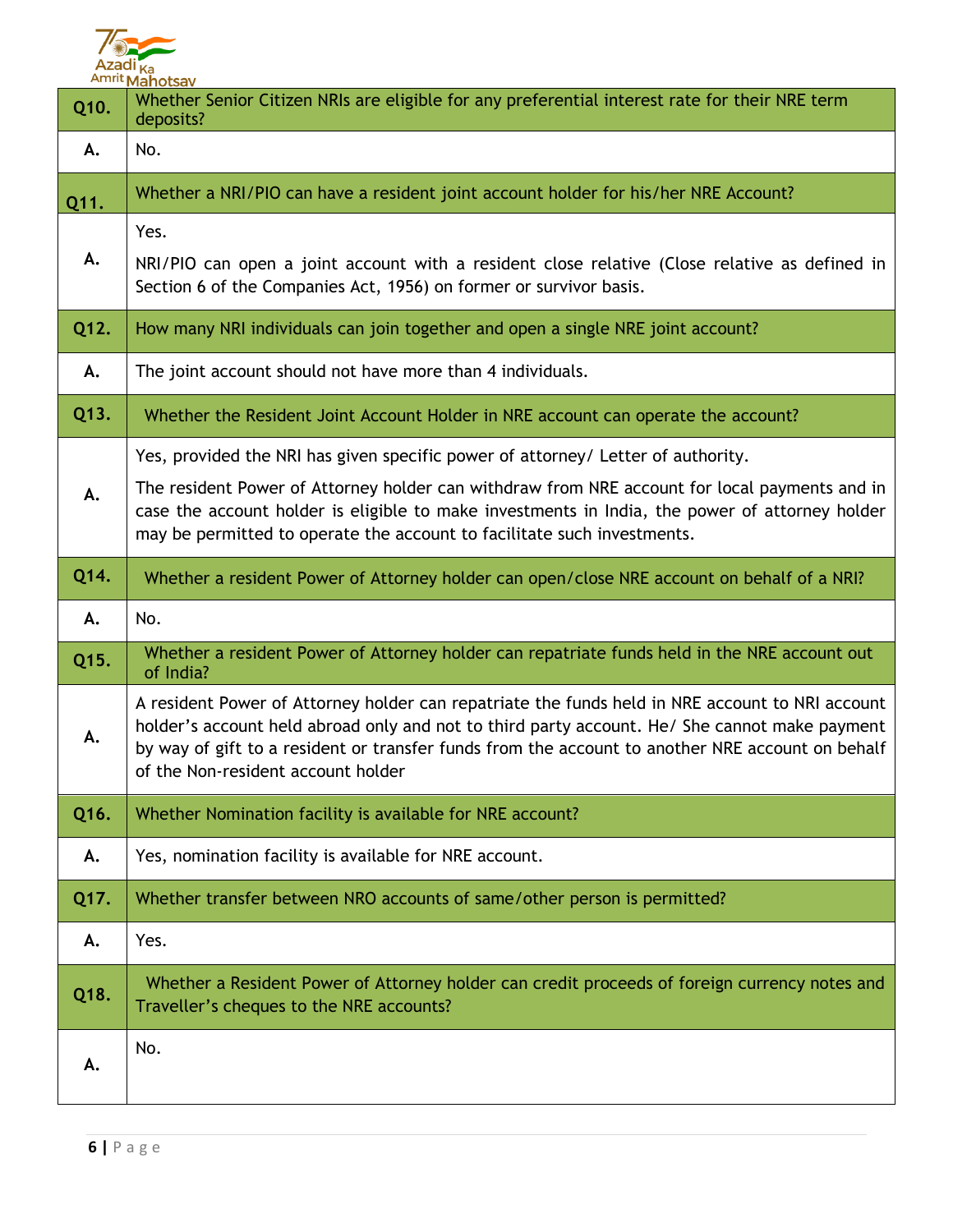

| Q19. | Whether NRE term deposits can be extended/ closed during the tenure of the deposit?                                                                                                                                                                                                                                                                                                                                                                                                                                                                                                     |
|------|-----------------------------------------------------------------------------------------------------------------------------------------------------------------------------------------------------------------------------------------------------------------------------------------------------------------------------------------------------------------------------------------------------------------------------------------------------------------------------------------------------------------------------------------------------------------------------------------|
| А.   | The period of NRE term deposits can be extended during the tenure of the deposit, but for a<br>period longer than the remaining period of the deposit. The period of the extended deposit shall<br>be a minimum of one year & a maximum of 10 years effective from the date of extension.<br>However no interest is payable if extended before completion of minimum stipulated period of<br>one year.<br>NRE Term deposits can also be closed pre-maturely, subject to applicable penal cut. If the<br>deposit has run for a period of less than 1 year, no interest shall be payable. |
| Q20. | Whether NRI/PIO can transfer fund from NRO account to their own NRE account or can remit<br>fund abroad from their NRO account?                                                                                                                                                                                                                                                                                                                                                                                                                                                         |
| А.   | Yes, NRI/PIO can transfer fund from their NRO account to their own NRE account or can remit<br>fund abroad from their NRO account within overall limit of USD 1 Million or equivalent per<br>financial year subject to payment of tax as applicable and on production of an undertaking by<br>the remitter in Form 15 CA and a certificate from the Chartered Accountant in Form 15 CB.                                                                                                                                                                                                 |
| Q21. | Whether loans can be granted to NRI/PIOs in INR against their own NRE/ FCNR deposits?                                                                                                                                                                                                                                                                                                                                                                                                                                                                                                   |
| А.   | Yes, loans can be granted to NRI/PIOs as well as to third parties in India against NRE/FCNR<br>deposits without any ceiling subject to usual margin requirements.                                                                                                                                                                                                                                                                                                                                                                                                                       |
|      |                                                                                                                                                                                                                                                                                                                                                                                                                                                                                                                                                                                         |
| Q22. | Whether loans can be granted to NRI/PIOs in INR against their own NRO deposits?                                                                                                                                                                                                                                                                                                                                                                                                                                                                                                         |
| А.   | Yes, loans can be granted to NRI/PIOs as well as to third parties in India against NRO deposits<br>without any ceiling subject to for meeting the personal requirements or for carrying on business<br>activities other than for the prohibited purposes mentioned below. However loans cannot be<br>granted to the account holder or third parties abroad against NRO deposits.                                                                                                                                                                                                        |
| Q23. | What are the prohibited purposes for which loans cannot be granted to NRIs/ PIOs?                                                                                                                                                                                                                                                                                                                                                                                                                                                                                                       |
| А.   | Loans cannot be granted to NRIs/PIOs for the following purposes:<br>Relending<br>i.<br>Carrying on agricultural/ plantation activities.<br>π.<br><b>iii.</b> Investment in real estate business. (Real Estate business does not include development of<br>township, Construction of residential/ commercial premises, Roads/ Bridges)<br>iv. Acquisition of commercial property.                                                                                                                                                                                                        |
| Q24. | Whether a NRI/PIO can acquire an immovable property in India?                                                                                                                                                                                                                                                                                                                                                                                                                                                                                                                           |